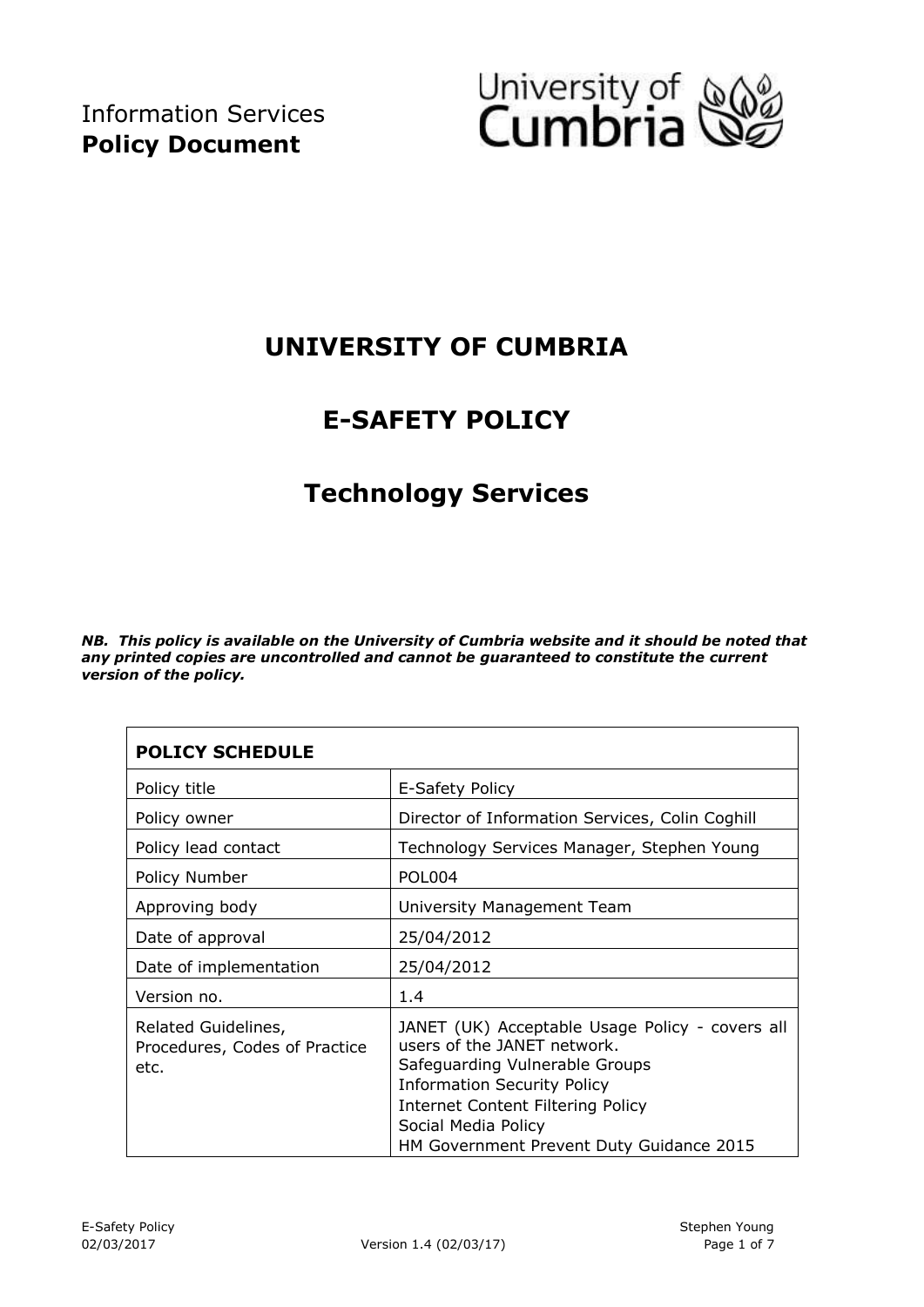Review interval **Annual** 

# **Document Information**

#### **Scope**

This policy applies to all staff and students at the university.

It also applies to partners, visitors and guests of the university using the university infrastructure.

#### **Document history**

| <b>Version</b> | Date       | Author        | <b>Comments</b>                                                                  |
|----------------|------------|---------------|----------------------------------------------------------------------------------|
| 0.1            | 03/12/2010 | Peter Hurst   |                                                                                  |
| 0.2            | 03/03/2011 | Peter Hurst   |                                                                                  |
| 0.3            | 05/04/2011 | Peter Hurst   |                                                                                  |
| 0.4            | 04/07/2011 | Colin Coghill | enabling.<br>Policy<br>Academic<br>separate<br>from<br>implementation. Remove FE |
| 0.5            | 23/09/2011 | Colin Coghill | Changes after ITSG                                                               |
| 1.0            | 25/04/2012 | Colin Coghill | Changes after UMT and final approval                                             |
| 1.2            | 20/5/2015  | Peter Hurst   | Incorporating HMG Prevent Guidance 2015                                          |
| 1.3            | 02/08/16   | Carne Burke   | Annual review and minor updates including new<br>Head of Technology Services     |
| 1.4            | 02/03/2017 | Carne Burke   | Review and minor updates                                                         |
| 1.5            | 18/04/2018 | Stephen Young | Service name update                                                              |
| 1.6            | 01/06/2021 | Stephen Young | Service name update and minor updates                                            |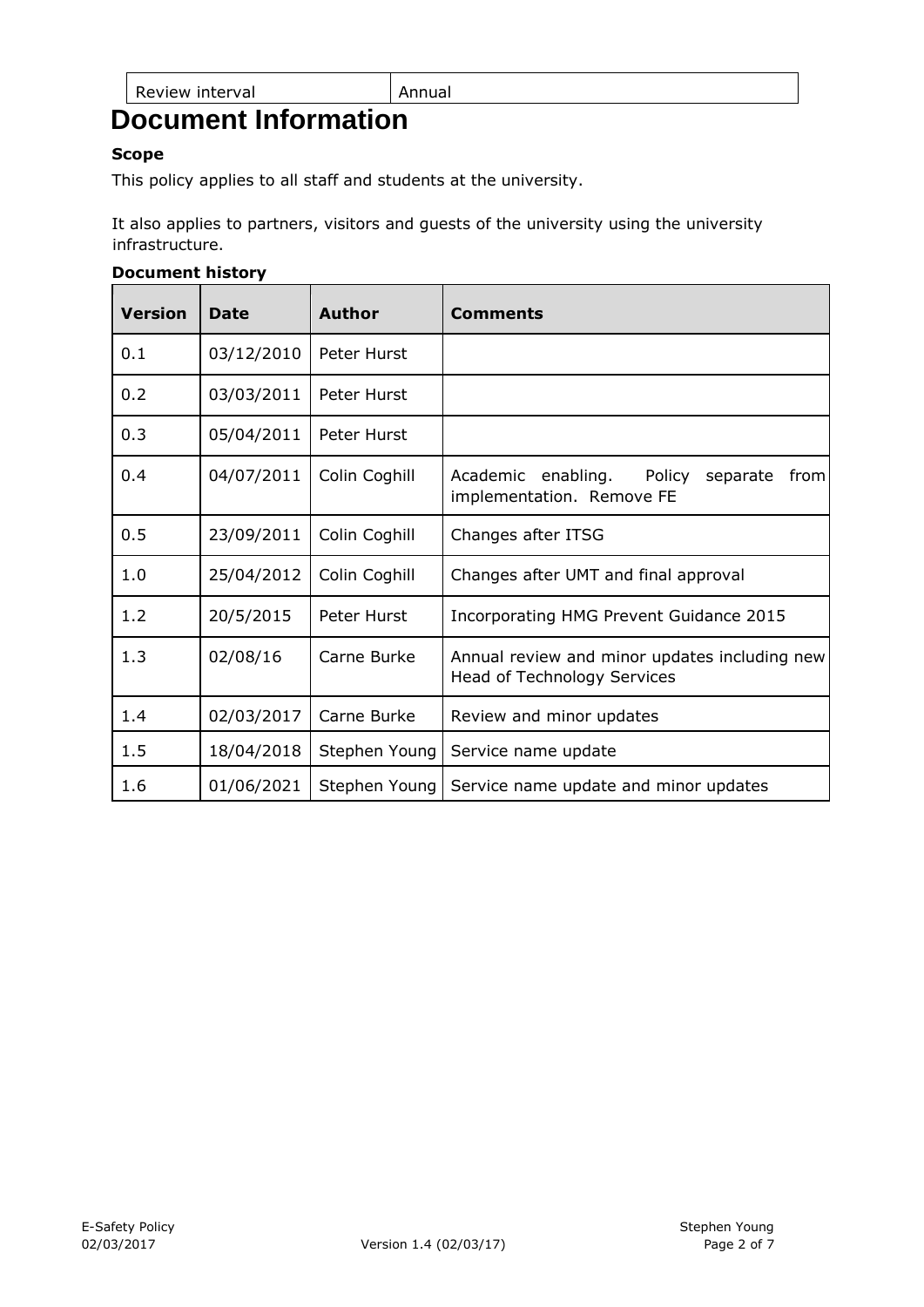# **Contents**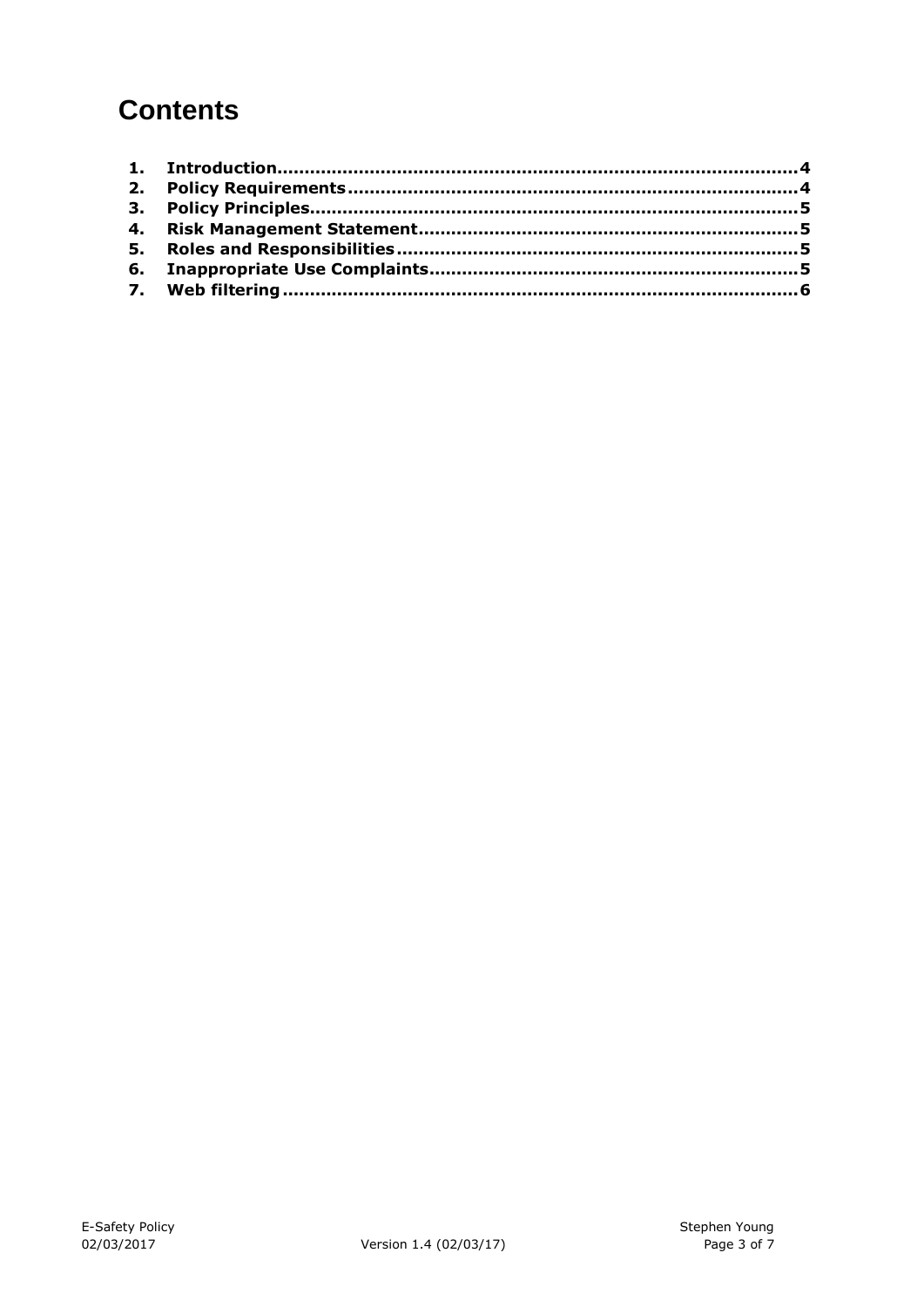#### <span id="page-3-0"></span>**1. Introduction**

The university is committed to ensuring the wellbeing and safety of all our staff, students and partners, and this extends to the use of IT resources. The aim of this policy is to ensure *users* are able to use our IT safely.

The university must also ensure that IT resources are used according to legal, regulatory and contractual requirements. However, we are a university, and IT users must be able to access electronic information to further their scholarly research and studies and our controls must reflect this.

This policy is an expansion of the University of Cumbria Information Security Policy.

This Policy needs to be viewed distinctly from its implementation: the principles and approach are held in the Policy; the details of systems, technologies, processes and thresholds are described in implementation procedures and guidelines. It is getting these levels and technologies right that will ultimately affect the ease of use of IT resources.

### <span id="page-3-1"></span>**2. Policy Requirements**

An E-Safety Policy needs to cover risks which include:

- Individuals may be harmed by inappropriate material accessed via the web or other electronic means. The definition of 'inappropriate' will depend on the point of view and the implementation approach taken. University committees will guide the Policy on this.
- Individuals may be the target of promoting extremism, terrorism or 'cyber bullying' on social networks, email, etc.
- There is a risk of hacking, data loss and generating undesirable content from university systems, such as 'spam' emails or website defacement.
- Potential Health and Safety legislation breaches.
- Student retention.
- Adverse audits.
- Financial loss through litigation or time loss.
- Reputational loss to the university, from security or wellbeing issues.
- The university has a contractual duty, as part of its agreement to connect to the JANET network, to be able to track and report on suspicious network traffic, virus infection or abuse.
- The university has a legal responsibility to be able to provide suitable logs to law enforcement agencies.

This policy informs all the implementation measures in place intended to promote the health, safety and welfare of all users within the context of E-Safety. Systems are designed to safeguard users while ensuring academic freedom with mechanisms to allow exceptions where appropriate.

The policy is also intended to assure staff, students, learners and parents, guardians or carers that the university takes e-safety seriously.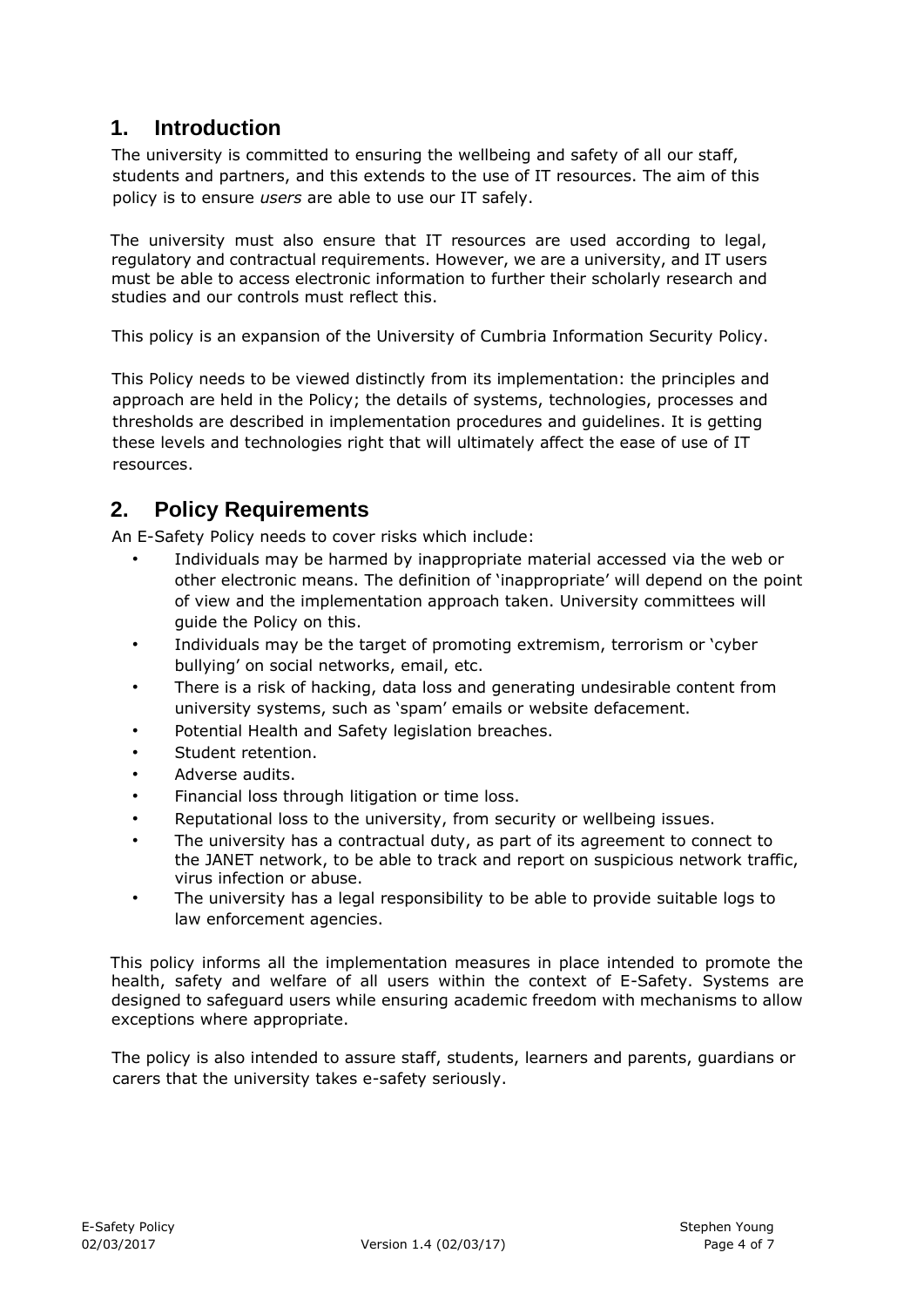### <span id="page-4-0"></span>**3. Policy Principles**

The policy outlines the technical measures that protect the university and its staff, students, visitors and partners from unintentional harm. The university promotes safe use of the internet in a number of ways:

Secure management of university computer resources:-

- University firewalls prevent peer-peer programs and insecure protocols to protect data and data leakage.
- Only secure and authorised devices are permitted to access the university email system.
- Software is installed according to licensing and security requirements.
- Web publishing guidelines prevent the gathering of personal information.
- Anti-virus software is used to scan computers, internet traffic and emails to automatically block the majority of damaging programs.
- Network traffic is scanned to prevent viruses and other 'malware' entering university systems.
- Emails are automatically scanned to remove the majority of unwanted spam content according to manufacturer/service provider standards.
- Web filtering systems automatically attempt to categorise unknown websites based on content and scans for malware/viruses.

#### <span id="page-4-1"></span>**4. Risk Management Statement**

The risks associated with not applying measures to safeguard users of IT are referenced in Section 2 above. The management of these risks starts with the adoption of this policy and then its implementation using appropriate technology, process and communication solutions.

#### <span id="page-4-2"></span>**5. Roles and Responsibilities**

Everyone in the university has some responsibility for e-safety.

- All users of electronic resources should also be aware of their own behaviour and take care that it is not upsetting or hurting someone else, even accidentally.
- All users have a responsibility to report inappropriately classified material. No automated process will be 100% effective – being allowed a resource does not automatically make it safe.
- Service managers and tutors should ensure the intentions of the policy are carried out and support awareness-raising with students and learners.
- Academic staff will need to make Information Services aware of groups requiring exceptional access.
- Information Services oversees the university's policy for e-safety and provides the technological and process implementation of the E-Safety Policy.
- The IT Service Desk should always be the first point of contact for exemptions for sites, individuals or groups.

#### <span id="page-4-3"></span>**6. Inappropriate Use Complaints**

If a complaint is received that a student, learner or staff member is misusing university IT resources, or is being bullied or harassed, then actions may be taken using the appropriate procedures.